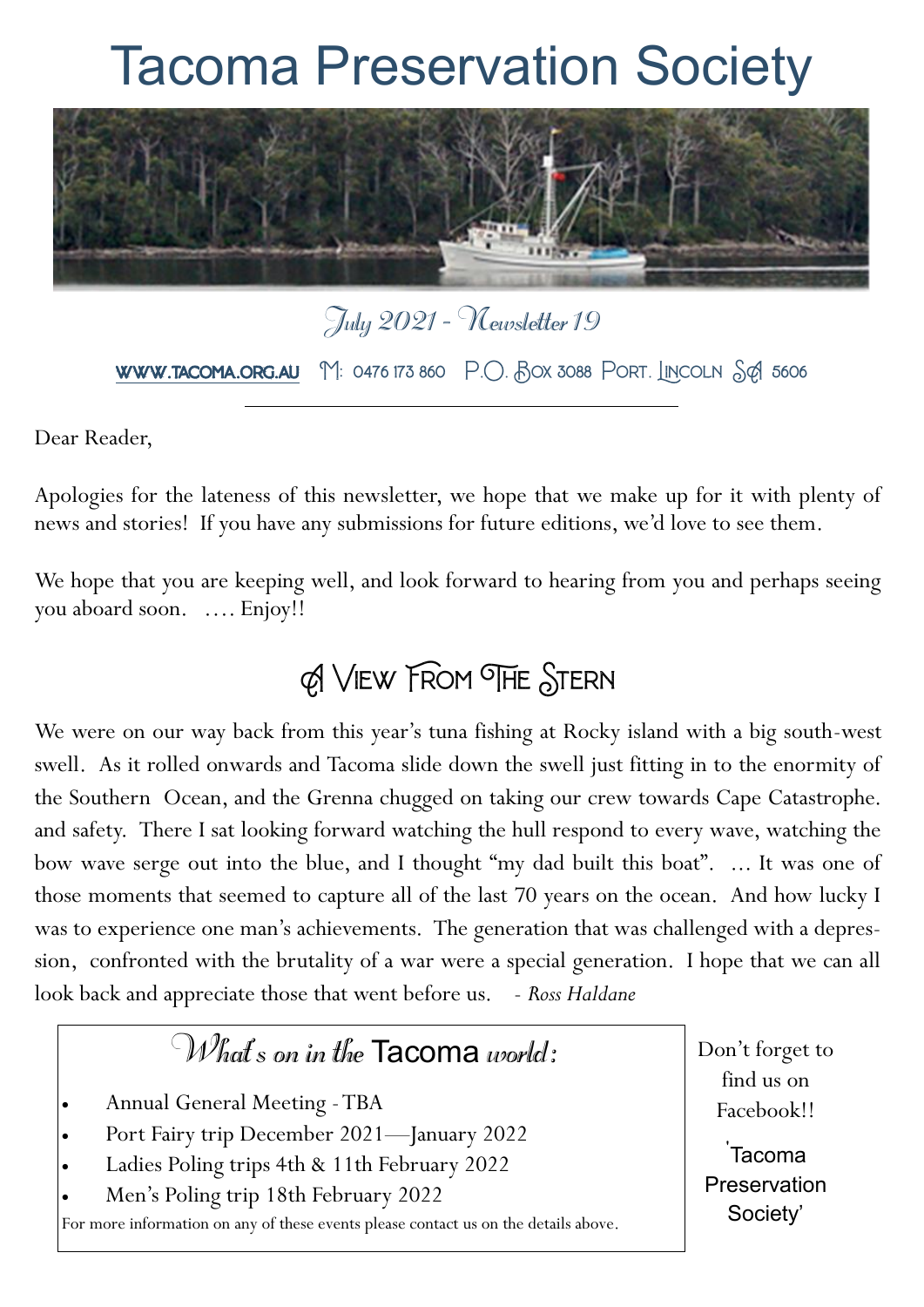## **OTUNA FISHING OTRIPS**

Some call it La Nina, some call it a mild summer, or good living weather on Tacoma at Rocky Island … we call it "a bit rough"! Yes, our three trips (two girl's trips and one boy's) presented us with some challenges; but also some great experiences!

The swells this year were the biggest we have fished in, but also the grandest when looking up and seeing the mast of a near by boat. Or when watching our tuna spotter fly past after putting us on to a shoal of not so hungry tuna. Seeing the grandeur of the ocean and the islands; and the birds, from the majestic Albatross to the delectate Mother Carey's Chickens, is one of life's great joys.

The three trips caught six fish between them: three fish for the boys and three fish for the girls. The girls were the only successful "polers" with Leonie, & her daughter-in-law Caitlin, poling a beauty. The boys caught the biggest fish at 20kg (total weight 30 kg); but, the girls caught the most 'weight' at 33 kg. The super crew looking to catch 1 ton managed 6 fish over 2 days with a total weight of 38 kg!

And the reason for this result? Let's blame La Nina and the colder than usual water! From that the water has been cold and the report has been that our upwellings are working strong so there is lots of food for bait fish and lots of food for the tuna, hence they are not hungry. The commercial fleet have had similar disappointing results with their season doubling in length in order to harvest some 5000t. While the amateurs have been having a great time with the participants in the 2021 Tuna Classic catching some 380 fish with 24 boats over two days, making an a hourly catch rate of 0.88 fish per hour trolling. While Tacoma's catch rate three days later, in the same location was 0.87 fish per hour. You can learn a lot from statistics!

So, happy days to all the crew ... lots of story to tell and hopefully everyone will be back next year! Proposed dates for next years trips are: Ladies' departing on 4th & 11th February and Men's departing 18th February 2022.

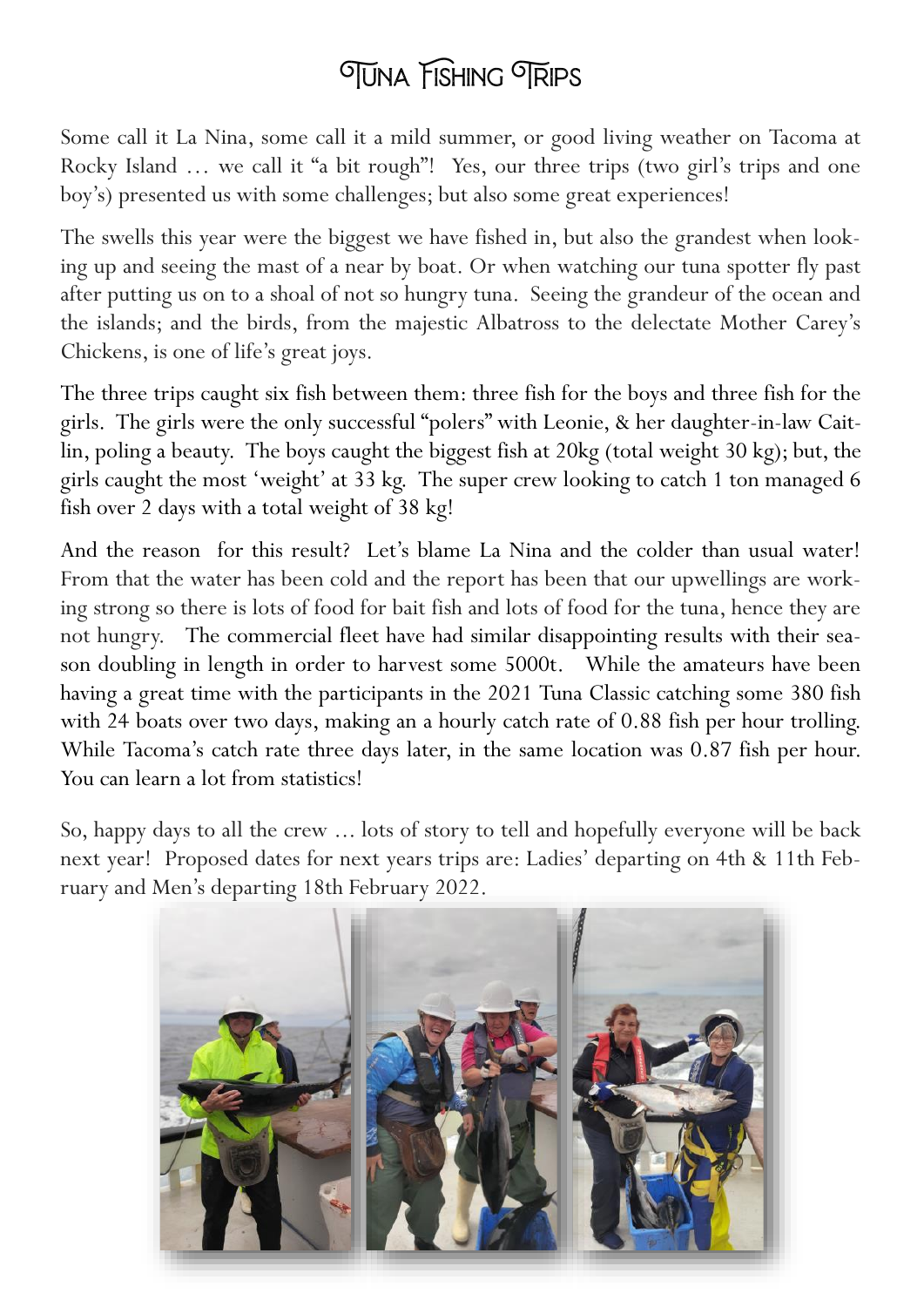

A lot of fun was to be had on the second ladies polling trip, which departed for Memory Cove on Friday 12 February, 2021.

The adventure voyage was once again fully booked, with 12 ladies on board, in addition to 4 crew. Whilst meandering down the passage the ladies had a trial run putting on the gear they would wear whilst hauling in the 1.2t quota, most likely in pairs for fish in the target range of 15-20kg.

Polling outfits are particularly cumbersome to put on, and practice is required. Once in your gear for the excitement of catching, it is not advised to remove it, as you may be required to jump in the racks at any moment. Polling practice was also mandatory on the



steam, with exercises polling Tina Tuna II completed by everyone that wanted to get in the racks.

The plan was to steam for Rocky Island in the wee hours of Saturday morning while peaceful sleep cradled the crew, however the weather was unkind so Tacoma ran for shelter at Avoid Bay for breakfast. Many onboard were suffering the effects of mal-de-mer. Avoid Bay lived up to its name and after rolling through the morning, Tacoma steamed for Greenly Island, which provided a picturesque and calm anchorage. After an evening of recovery and wonderful cooking from Jack everyone retired in anticipation of the tuna.

*Continued over page …..*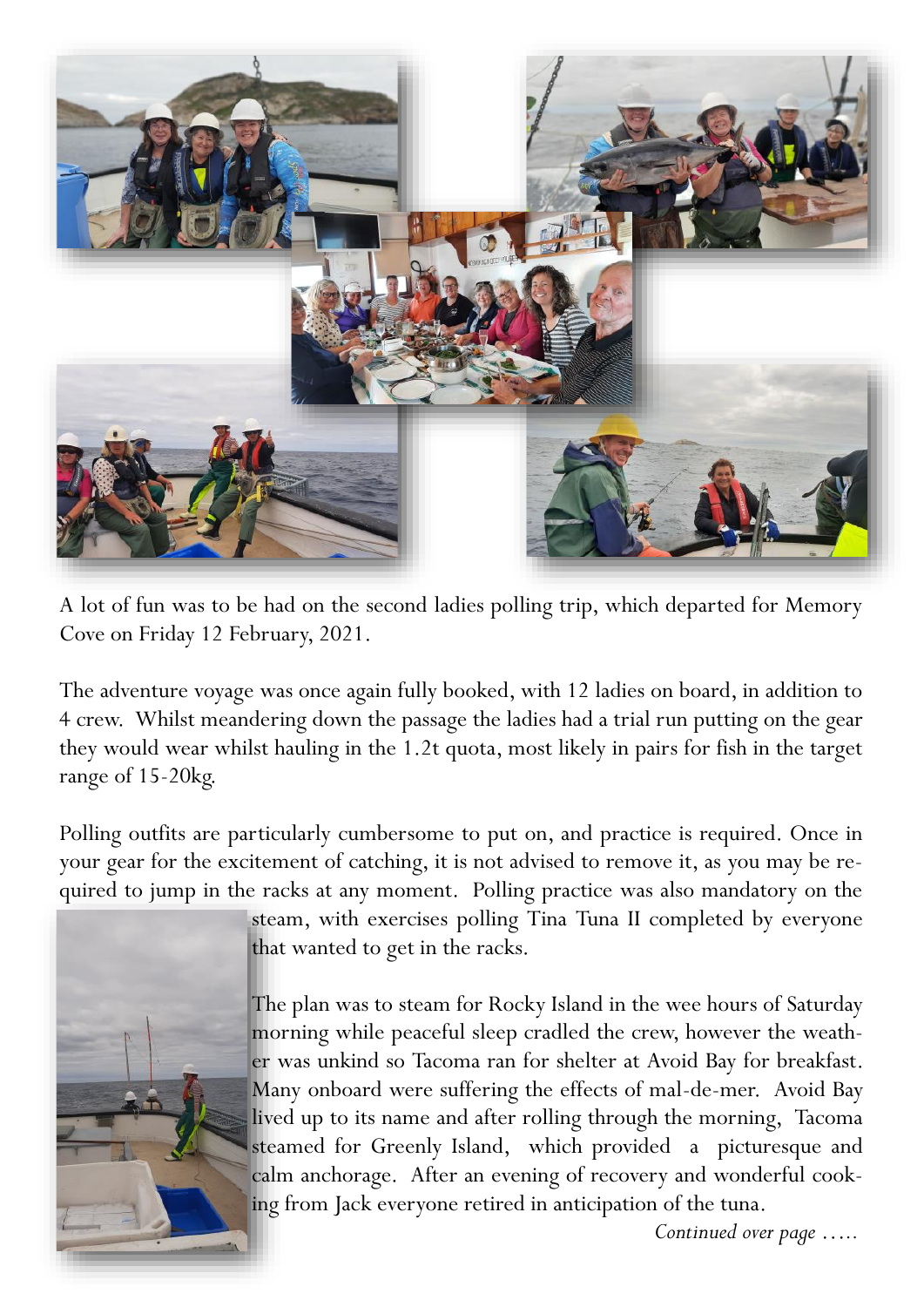*Continued*….. The steam over to Rocky Island was short, with respects paid to Jacks twin brother Keith lost at sea in 1959, along the way. Upon arrival at Rocky and the first strike the excitement began. A few hours were spent bent over in the racks, with only one fish landed by pole, plus several near misses. Carin after failing to haul in a big one resumed her seasick pose. Several strikes hit the squids, but no other fish were landed. Well done Leonie and Caitlin! A highlight was Graeme Tapley and PJ's visit in a spotter plane - it absolutely added to the uniqueness of the experience! We left Rocky Island at 2:30PM on Sunday for Port Lincoln. The steam was seven hours to calm water. Everyone was happy once we finally crossed Sleaford Bay and made Cape Catastrophe! And that is fishing. ... Flinders had a quirky, though descriptive, way of naming places: Cape Catastrophe, Avoid Bay, Anxious Bay, Thorny Passage, Dangerous Reef, Reef Head, etc.



# *OUNA EATING OUT*

This year 1802 Oyster Bar in Coffin Bay will add Tacoma tuna ribs to its menu. The order is for 150 ribs, or 300 dishes. It's proved popular in trials though not everyone is excited about having a fish carcass on their plate ... typical! But there is a wooow factor and rather than discard the frames, why not get the most from the fish.

Next there's the heart, livers, gills, cheeks. ...In the past the Japanese canned the hearts and livers. The Smokehouse product is also wowing the taste buds and it's a great complement to any platter.

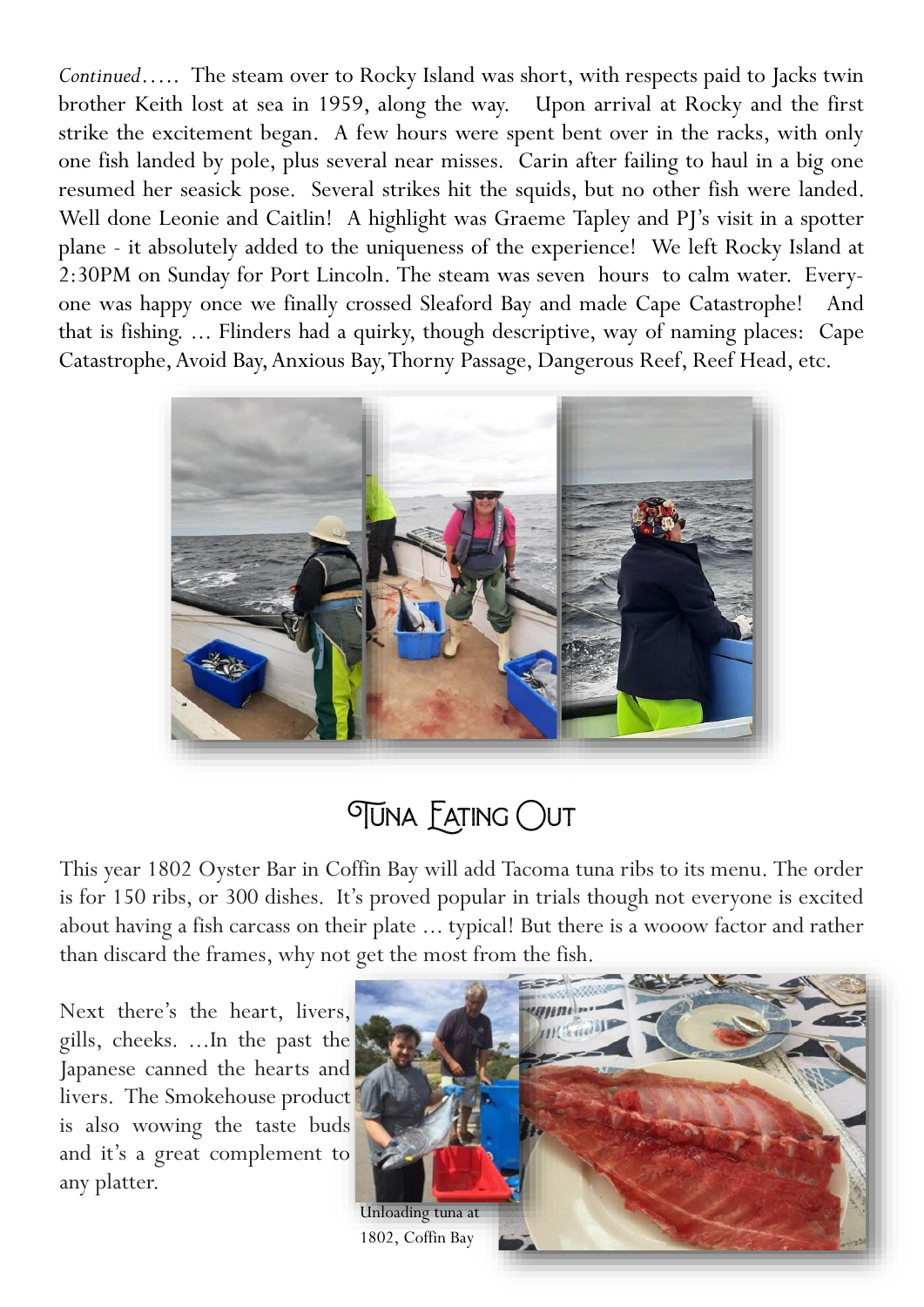### Riviera

Tacoma was once again the lead vessel for the Riviera Port Lincoln Tuna Classic.

Early morning calm was broken by our horn blasting to send off the 24 entrants in the 2021 Rivera Tuna Classic. Some 380 fish were caught and released over the two days. Tacoma provided fuel at Memory Cove and hosted the event's now famous, meatballs and spaghetti to the hungry, weary fishers; as well as acting as an overnight dorm for the crew from the smaller vessels.

<https://www.facebook.com/RivieraPortLincolnTunaClassic/videos/112710861447414>



Tacoma again acted as the support vessel for The 2021 R Marine SA Port Lincoln Experience. What a fantastic few days for vessel owners in South Australia, bringing the boating community together in one of the most amazing boating locations in SA! Guests were treated to an Italian cooking master class aboard Tacoma with none other than celebrity chef Adam Swanson! Port Lincoln is known as the seafood capital of the world and

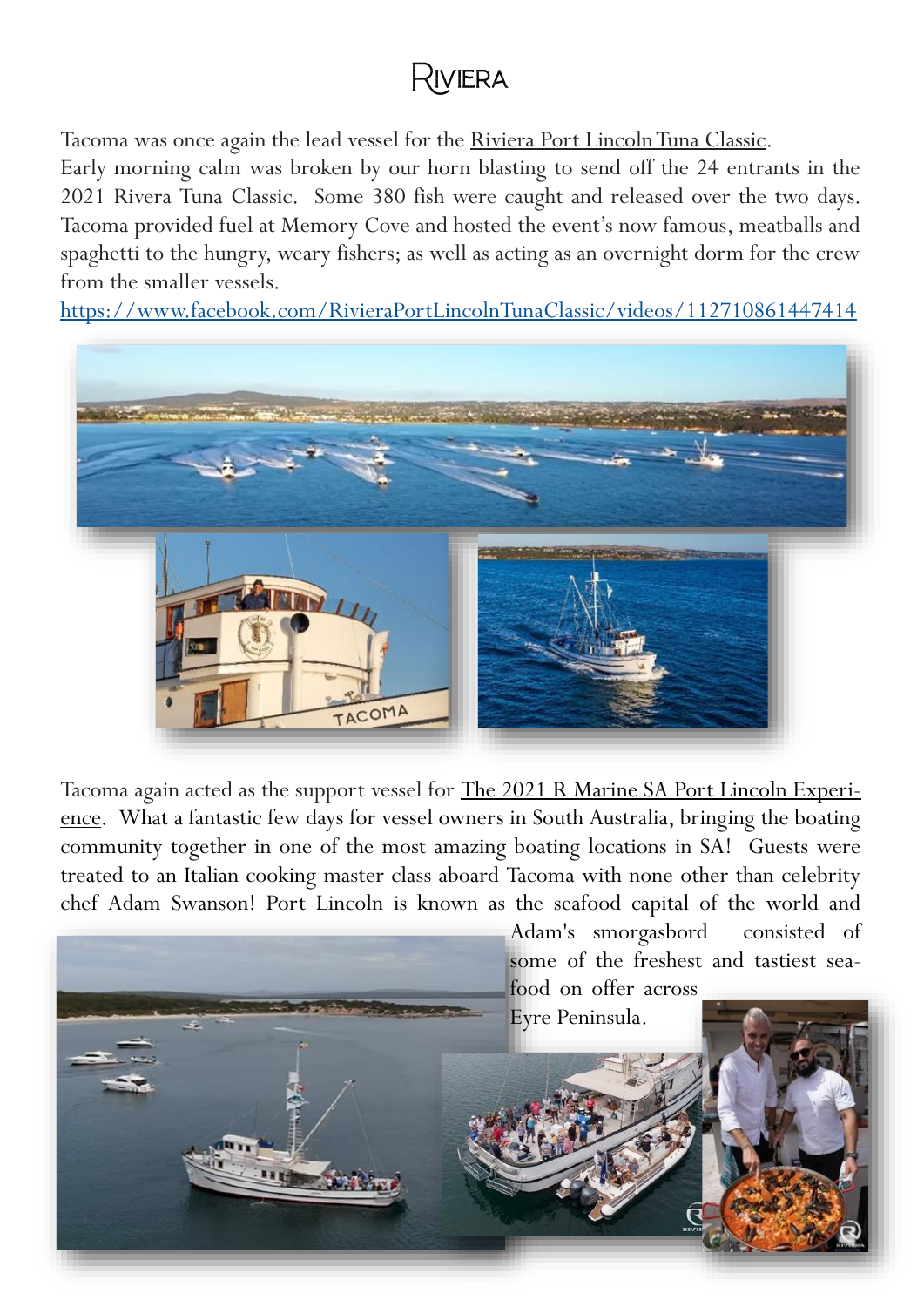### **TACOMA PORT FAIRY VISIT**

Port Fairy or bust - Update!

At our January committee meeting the Port Fairy project got the go ahead. Yes, there are some challenges but nothing that can't be overcome.

Looks like the most likely plan is to leave Port Lincoln after Christmas lunch, just in time to test the Sydney to Hobart weather forecast! Arriving in Portland 45 hours later or any time after depending on weather. The Tacoma originally departed Port Fairy on 6th January 1952 so we'll plan to stay in Port Fairy until that date. … Or around that date, depending on weather. Having checked out the tide charts we've found that we will have to enter Port Fairy at 2.00am to get sufficient water depth. We already have some interest in being part of this adventure! There will be the delivery trip, plus the trip home; so if you're interested in coming along, get in touch! Once in a life time trip!!



# **TACOMA (REW)**

Bluie bring the BIG T through the treacherous Thorny Passage past Cape Catastrophe. … And all by hand steering!

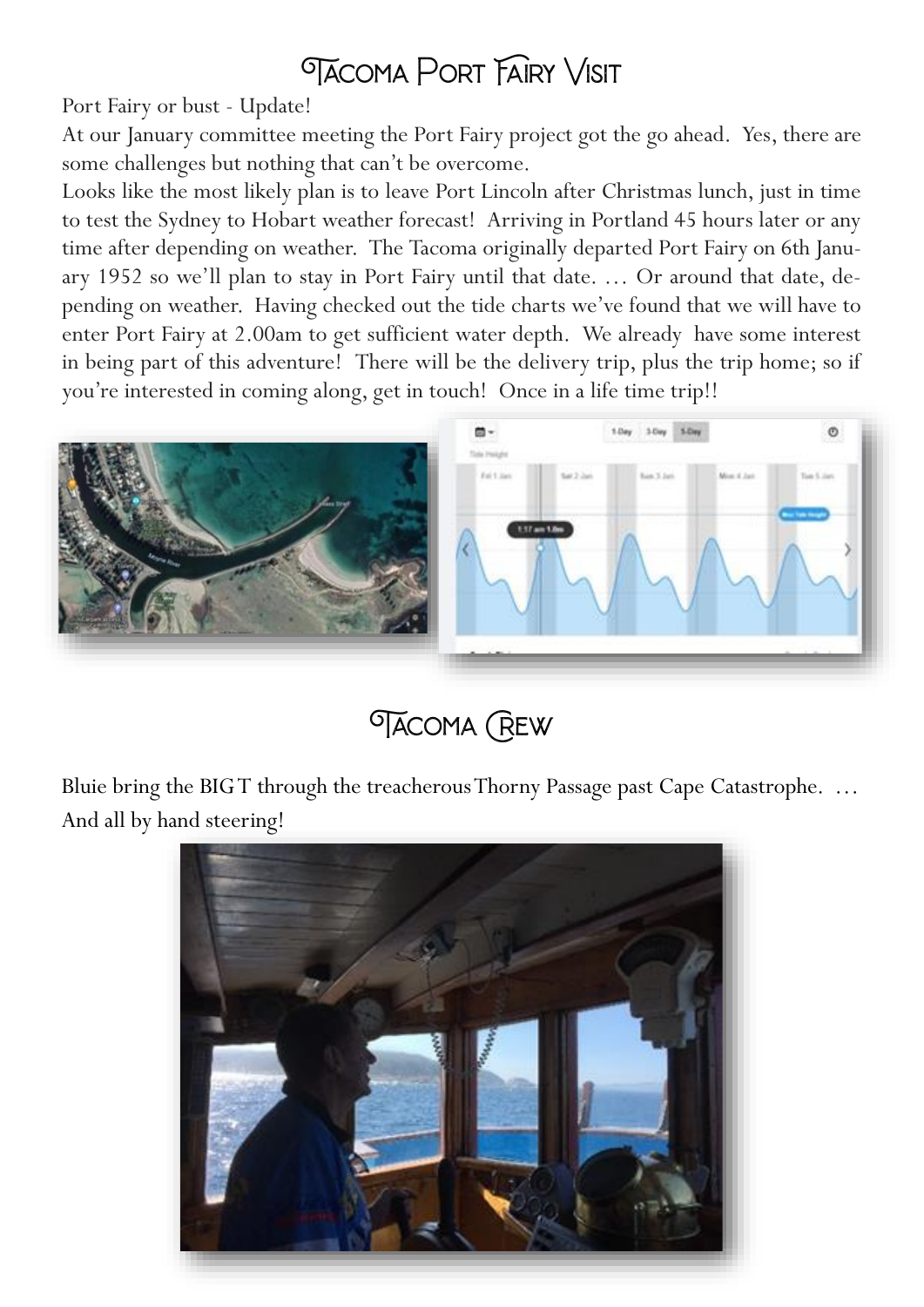# **CHARITY TRIPS**

You may or not be aware that one of the things we do with the Tacoma is what we call our 'Charity Trips'. Thanks to a generous annual donation we're able to provide free one-day cruises for groups involved in charities and other similar entities. We've had great feedback and enjoy being able to give back to our community by supporting these groups and the wonderful work that they do. Sadly due to Covid etc, these trips have had somewhat of a hiatus last year and into this year. We're definitely planning to get the programme up & running again no later than next year. If you have any recommendations that you'd like to nominate for our consideration of well-deserving group/s we'd love to hear from you! We recently received this lovely letter from Centacare about their trip and shows why we find these trips so rewarding to be able to do.

#### *"Dear Tacoma Preservation Society,*

*"I have been reflecting on the events that took place this time last year and am writing to thank you for the lovely cruise we enjoyed with our foster carers and their children as a part of your Charity Days program. Everyone had a great time and we had excellent feedback from those who took part.*

*"The trip was eagerly anticipated by the group, some of whom had never been on a boat before. I recall hearing that two little people donned their life jackets at 7.30am in readiness for the 11.30am departure.* 

*"The children loved exploring the boat, looking around the crew quarters, visiting the engine room and steering the boat. The appearance of 'Tina Tuna' was an unexpected highlight for everyone, whether they were in the rack or watching the demonstration.*

*"Articles about the trip were published in the Port Lincoln Times, the Centacare Board report, staff newsletter and carer newsletter. A story and photographs were also posted on our Facebook page and website.*

*"Thank you for your warm hospitality and please pass on our thanks to the generous benefactor who made the trip possible for us. It will be talked about for many years to come."*



### **CRIFACT OF THE MONTH**

Tacoma's bandsaw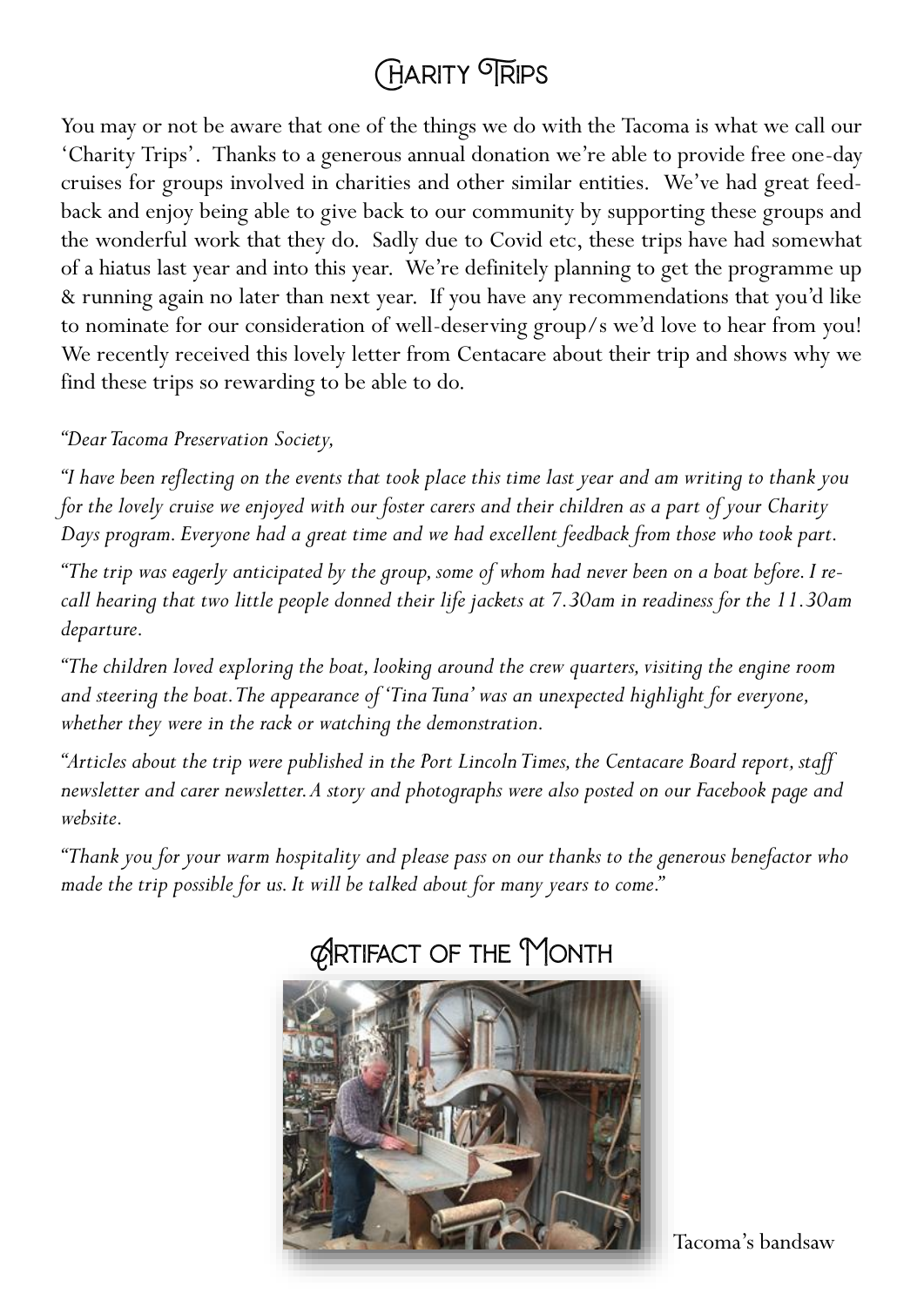# MEMBER'S DAY OUT

This summer has been, well, a little chilly! It's all to do with the La Nina or so they say. Our day out was a surprise in that we retraced the activities of Matthew Flinders on the 'HMS Investigator' while it was in Bay 10. (He numbered all the bays and then later added the names. Boston Bay features in his log with the firing of the cannons to determine the distance of the bay. Also the entry in the log referring to the people that inhabited the shoreline as "Australian" is the first written reference of any to define an "Australian" as an "Australian". We then anchored up in Proper Bay, where Flinders took on 60t of fresh water. - History comes alive when you have his charts and logs! A great day was had by all!



Jack's Big Day Out



Jack always enjoys a fishing challenge, so a day on the 'Dolphin' is always an eventful one! Armed with bags of mussels harvested off the tuna rings and his favourite rod, Jack's happiness was shattered by mid-afternoon. ... Apparently, the hooks he was using went on strike, the line was the wrong colour, and to cut a sad story short, Jack's big day out mirrored the Indian cricket team

- all out for 30-something! At least the fish he didn't catch will be there next time, bigger and hungrier! At least we can hope! The score 15 to one! ........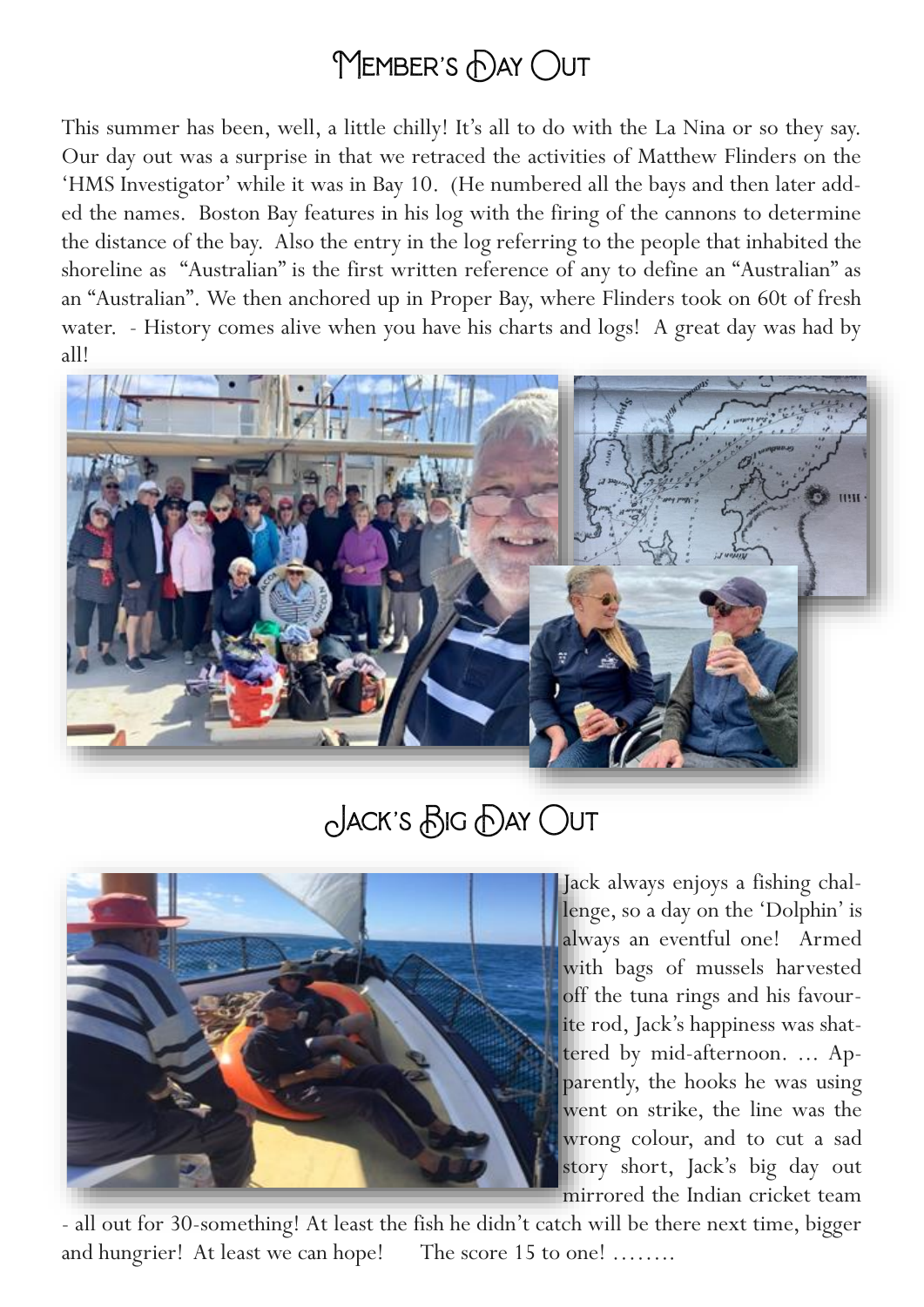### "Tacoma-rama"

Next year will be 60 years since the first Tunarama was held in Port Lincoln. So this year with the event cancelled, you guessed it! ... We social distanced in the bay with a big tuna light display in the rigging. As night fell the bay light up, and Tacoma swung on it's anchor in the bay. The weather was perfect, and there was activity in the bay while the rest of the town remained Tunarama quiet. We're looking forward to sharing in Tunarama's belated 60th birthday next year!



### **TACOMA'S STORY**

This time in "Tacoma's Story" we're bringing you the story of the Bandsaw! This is the original bandsaw used to build the Tacoma and is still in operation located in the Tacoma shed. The bandsaw came from Stephens Coach Builders in Warrnambool, Vic. It's amazing how such tools have stood the test of time! The bandsaw was packed aboard Tacoma



along with all the other boatbuilding tools when she left Port Fairy and most are still in storage today. I (Ross) can remember as a 4 year old going to the Tacoma as it was being built and my dad picking up a piece of wood, sawing a bow shape and hammering a nail in it as a mast - "There! A boat."

For an interesting view into the world of boatbuilding saws look up this video on YouTube.

[Episode 5](https://www.youtube.com/watch?v=-SFwMCnca6E) https://www.youtube.com/watch?v=-SFwMCnca6E